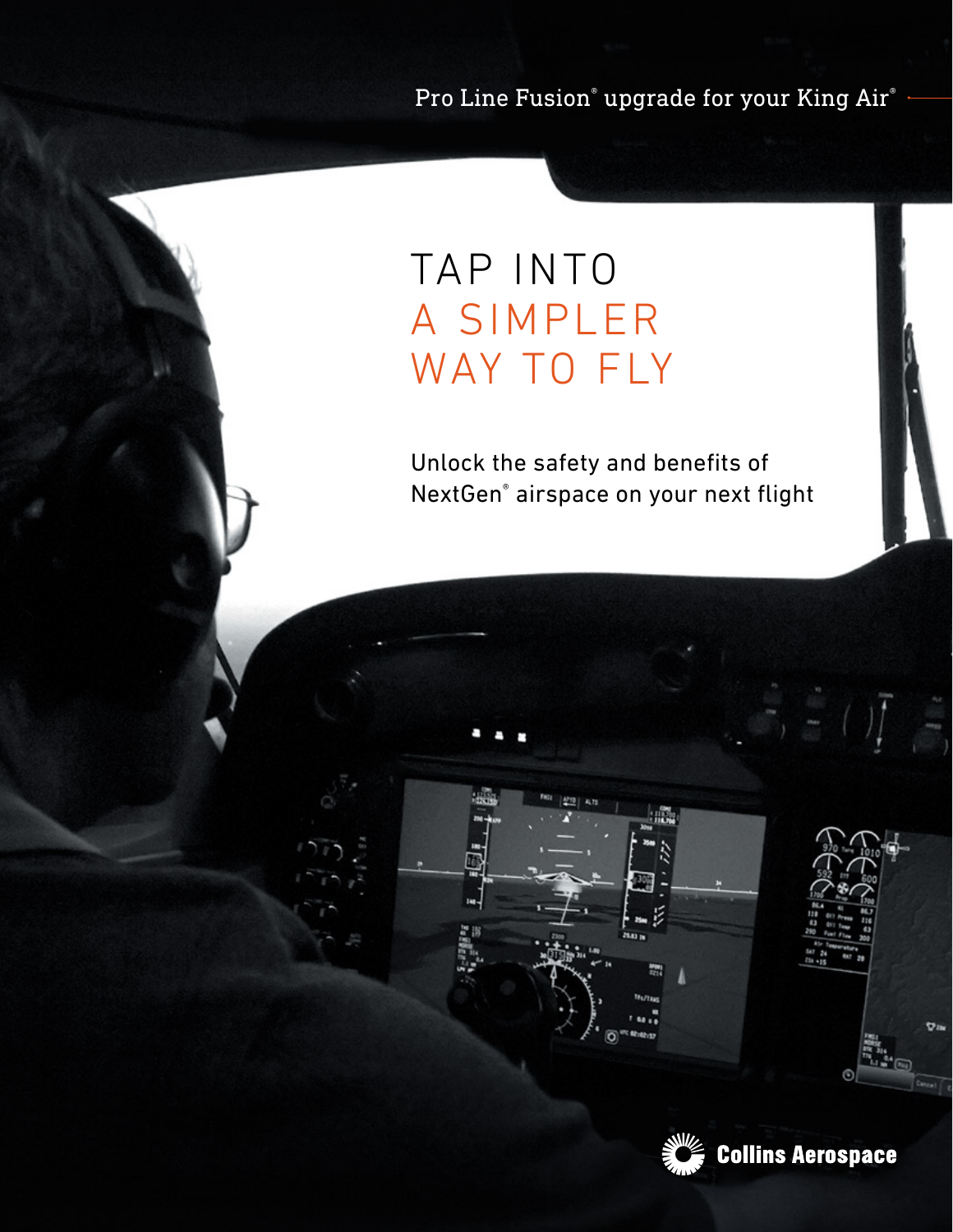## IT'S AMAZING WHAT HAPPENS WHEN YOUR FOCUS IS FORWARD

Your flights can be more enjoyable, intuitive and safe with the familiar touchscreen control of the Pro Line Fusion® integrated avionics system. Customizable features add precision and reduce workload while letting you keep your head up and eyes forward.

It anticipates the information you need, putting the crucial details for every phase of flight literally at your fingertips. And, it readies your aircraft for the avionics demands of modern airspace.



### See the complete flight picture, make more informed decisions. It's that simple.

Equip your King Air with Pro Line Fusion and you give your aircraft the capabilities and flexibility to operate more effectively in today's airspace. Its baseline features include:

- Three interchangeable, 14-inch touchscreen flight displays the largest PFDs available for your King Air
- Graphical flight planning that uses smartphone and tablet principles, so you can navigate with ease
- Customizable primary and multifunction flight displays put everything you need where you want it
- Synthetic Vision System, with patented airport dome, lets you fly with greater confidence and clarity in low visibility
- New attitude/heading reference system (AHRS) and air data computers (ADC) give the autopilot the information it needs to be smooth and precise
- Touch-interactive, high-resolution graphical maps
- Built-in, geo-referenced electronic navigation chart
- Fully featured flight management system
- Radar on the map and HSI lets you quickly plan new routes around thunderstorms
- See the quickest path to the nearest airport or IFR approach by touching or clicking on it
- Program "direct to" shortcuts from air traffic control by touching the appropriate map waypoint
- New wide-area augmentation system (WAAS) GPS provides NextGen® navigation precision
- Improved integrated flight information system (IFIS) with split-chart capability, allowing you to quickly and easily select which part of your Jeppesen chart you want to see, all while simultaneously viewing the Plan section
- Enter a holding pattern anytime just by touching or clicking the desired holding position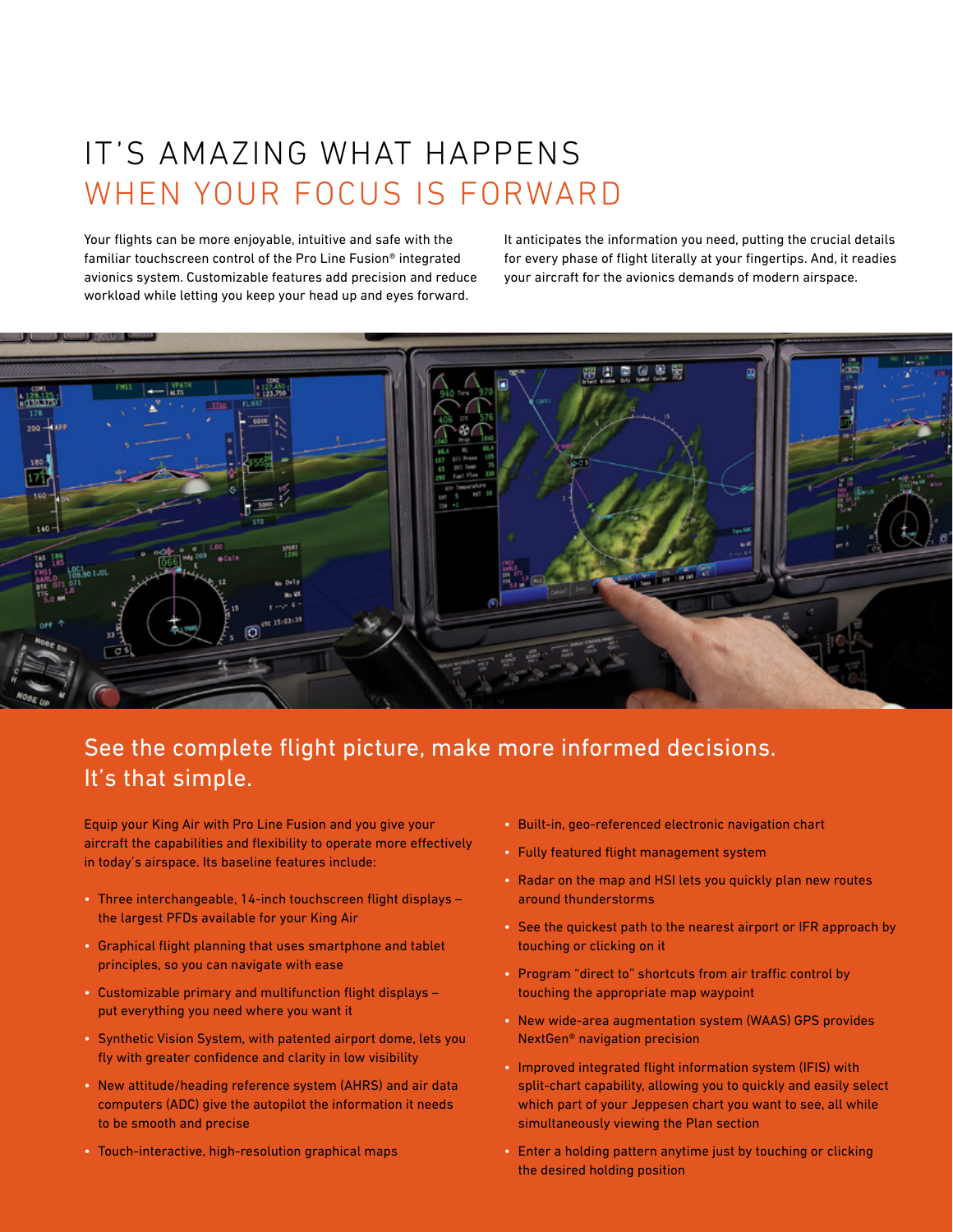### A touch above the rest

| KING AIR PRO LINE FUSION OPTIONS                | <b>BASELINE</b> | <b>OPTION</b> |
|-------------------------------------------------|-----------------|---------------|
| Three 14" wide screen displays                  | X               |               |
| Synthetic vision                                | $\mathsf{X}$    |               |
| Electronic Jeppesen® chart display              | X               |               |
| Outboard chart display                          | $\mathsf{X}$    |               |
| Enhanced map overlays                           | X               |               |
| FMS, including LPV and RF legs                  | $\mathsf{X}$    |               |
| RVSM air data system                            | X               |               |
| Global Navigation Satellite System (GNSS)       | $\mathsf{X}$    |               |
| ADS-B Out DO-260B                               | X               |               |
| Attitude/heading reference system               | $\mathsf{X}$    |               |
| Integrated Crew Alerting System                 |                 | X             |
| Enhanced vision enablement                      |                 | $\mathsf{X}$  |
| Second GNSS                                     |                 | X             |
| <b>FMS</b> search and rescue                    |                 | $\mathsf{X}$  |
| <b>Traffic Alert and Collision Avoidance II</b> |                 | X             |
| Third VHF/data link                             |                 | $\mathsf{X}$  |
| <b>ARINC Data Link weather</b>                  |                 | X             |
| <b>XM Weather</b>                               |                 | X             |
| <b>Second DME</b>                               |                 | Χ             |

#### Go to more places

- DO-260B compliant ADS-B
- Access localizer performance with vertical navigation (LPV) approaches for lower minimums to more runways
- Fly radius-to-fix (RF) legs to access newly published curved paths on arrivals and initial approach segments
- RVSM air data system

### Adding value where it counts

Just as Pro Line Fusion saves you time and effort in flight, it also trims those elements in the upgrade itself.

Because it's offered by the company that made your Pro Line II avionics, Pro Line Fusion integrates with your aircraft's major flight-deck components. That means you can save on cost and downtime by keeping your current autopilot and radios.

Its open architecture supports easy, cost-effective future upgrades – often as simple as a software download.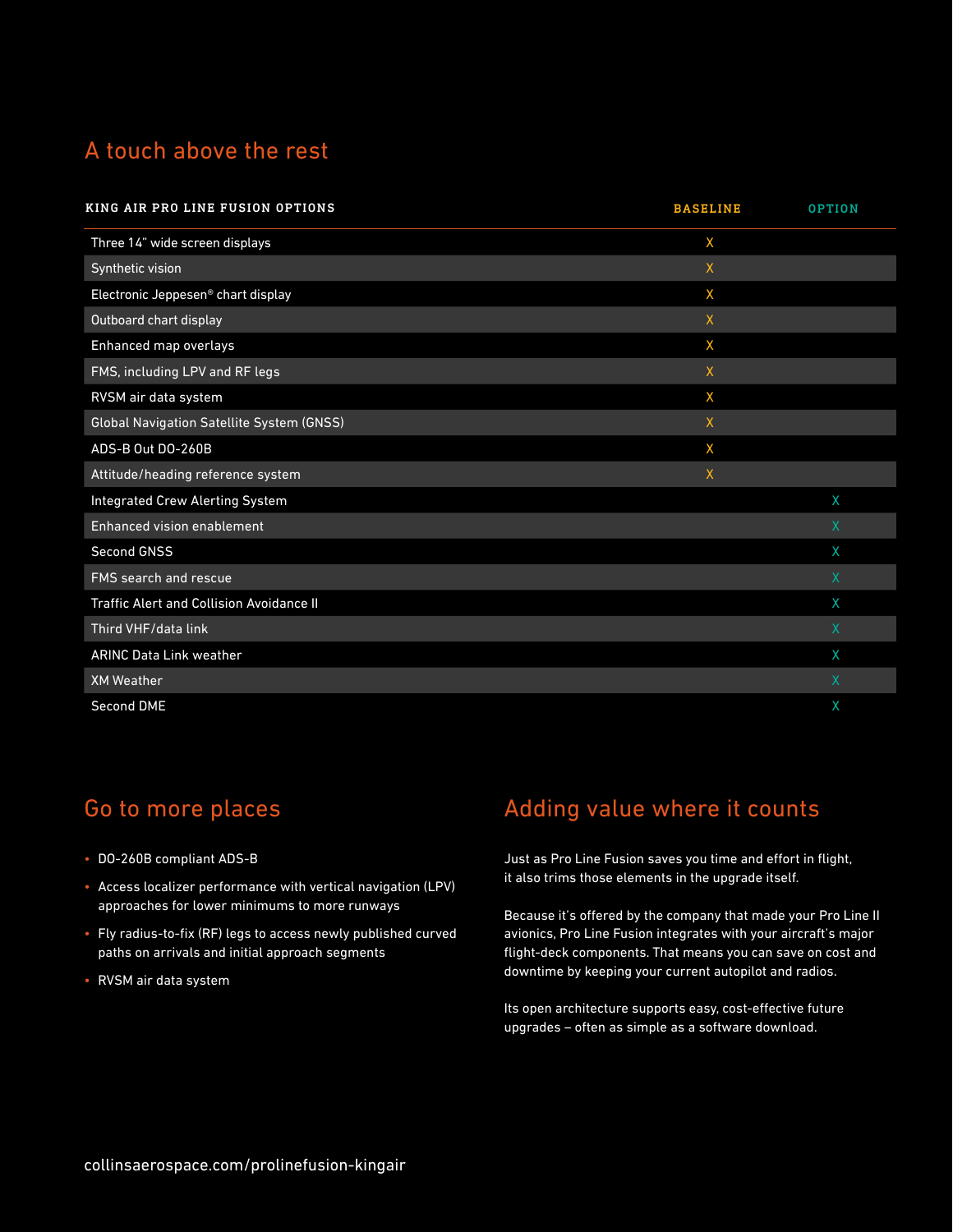

(f)

*After tapping the approach "feather," a listing of available approaches with lowest minimums appears.*

*Comfortable, intuitive controls. A familiar QWERTY keypad, memory preset buttons and tuning knobs make routine tasks easy when you want an alternative to using the touchscreen.*



*Drag-and-pan feature enables easy situational awareness and lets you graphically review your full flight plan, from departure to destination.*



*Flexible, split-screen approach charts let you maintain positional awareness while simultaneously selecting the most pertinent information to view below.*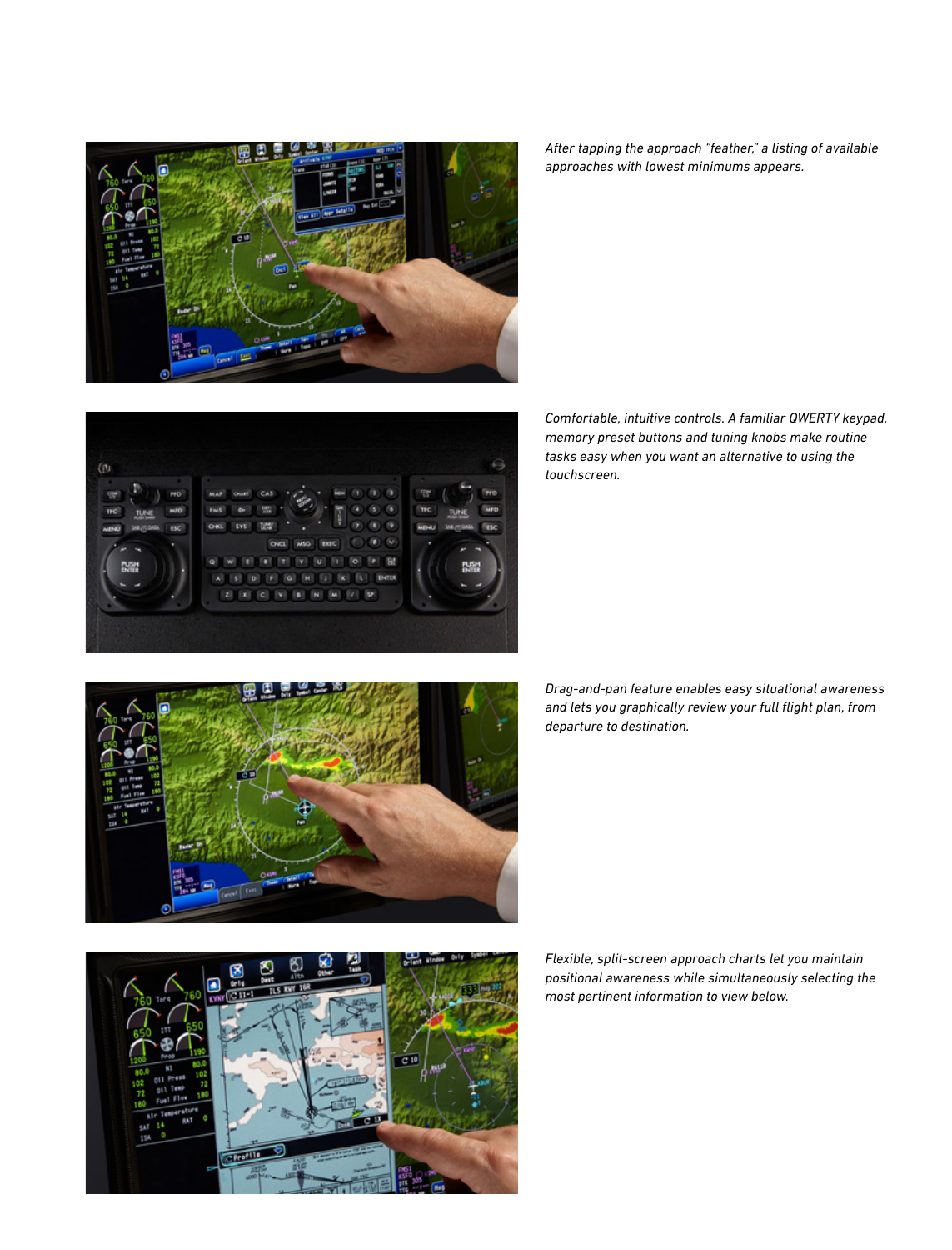

## BROAD SUPPORT FROM ONE SOURCE

*Make the most of your avionics upgrade and enhance your operations by including Collins' ARINCDirect<sup>®</sup> flight support services.*

- Comprehensive flight planning
- Seamless cabin connectivity
- Award-winning international trip support
- Flexible ARINCDirect Flight Operations System (FOS®)



*Learn how our personalized flight support can make managing your operations easier, start to finish.*

*collinsaerospace.com/arincdirect*

#### TRAINING

Now with more training options than ever before, Pro Line Fusion operators can easily and quickly gain system mastery.

- Modular, self-paced, computer-based training aids pilots in the flight deck transition. Free with flight deck upgrade.
- A desktop trainer installed on the customer's computer, free for six months
- Instructor-led operational familiarization training courses are available and incorporate hands-on learning experiences

*Please contact trainingregistrar@collins.com or call +1.319.295.4672 for more details. All related publications are available online as downloadable PDFs.*

*For more information about Pro Line Fusion for your King Air, contact your Collins regional sales manager today.*

#### CORPORATE AIRCRAFT SERVICE PROGRAM (CASP<sup>SM</sup>)

- Three-year warranty on new equipment
- Comprehensive coverage on the components you retain
- No charge for repair and exchange services or for removal and refit services through Collins
- RVSM annual certification
- Global priority parts support
- Reliability upgrades
- Up to five no fault found allowances without penalty

*For CASP details and for discounts that may apply to your aircraft, contact a CASP representative at +1.319.295.4361 or casp@collins.com.*